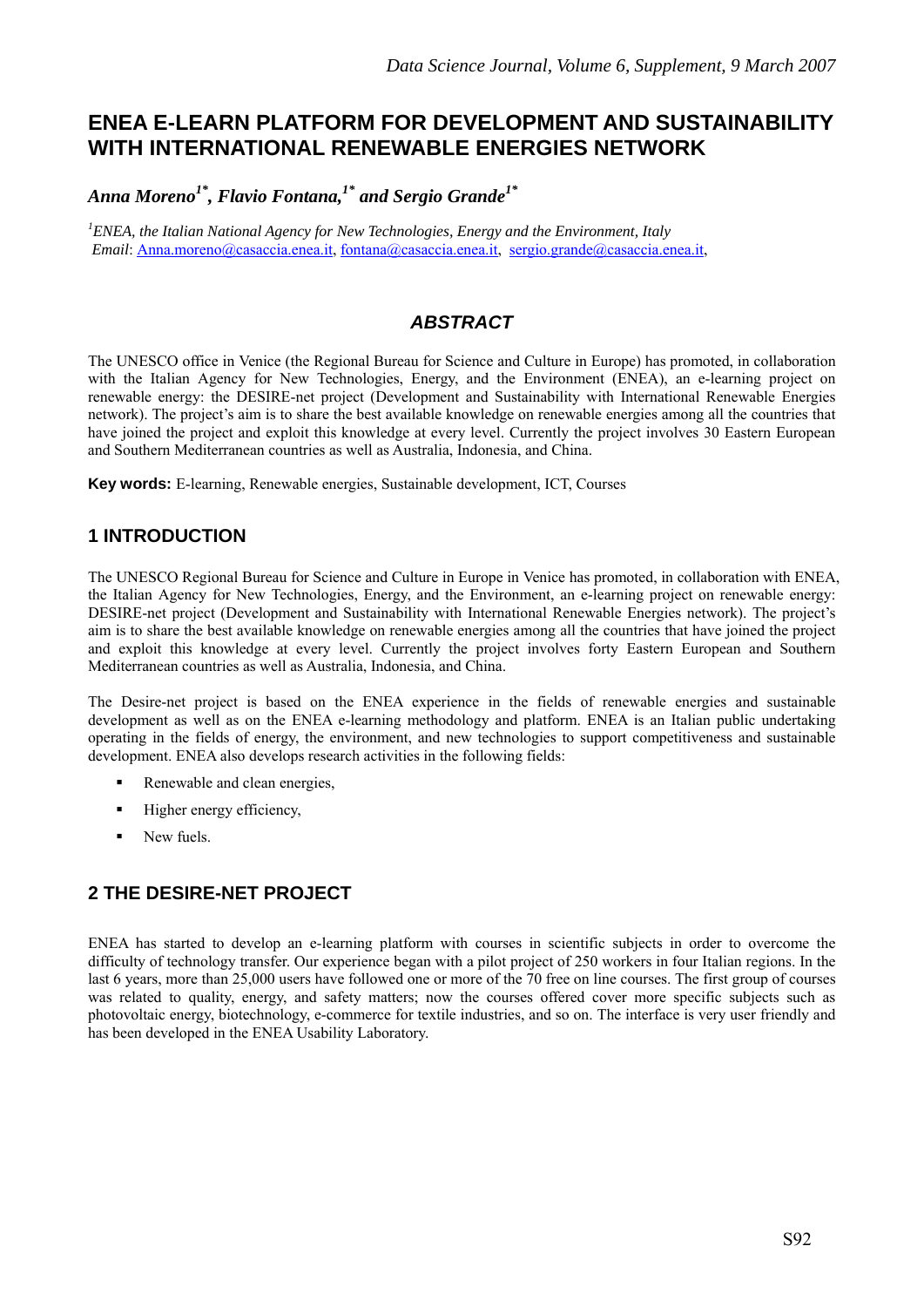

Figure 1 shows the home page of ENEA's e-learning platform (http://odl.casaccia.enea.it).

#### **Figure 1.** Home page

The ENEA e-learning platform offers the following services:

- $\Box$  a guest book that allow guests to leave messages related to the services,
- $\Box$  the contact address.
- $\Box$  browser tests that enable the users to set up all the tools needed for a good view of the courses,
- $\Box$  statistical data about the users themselves, collected from the results of the customer satisfaction questionnaires,
- $\Box$  a glossary, divided into subjects, to explain the meaning of the different terms used in different fields,
- $\Box$  the ability to download a series of documents related to the course subjects or to e-learning and ICT (information and Communication Technology) in general,
- $\Box$  a user manual that explains how to use the training material and services,
- $\Box$  a customer satisfaction questionnaire for users when they reach the end of a course,
- $\Box$  auto-evaluation tests for the courses,
- $\Box$  WEB DB, a data-base based on the web, which provides the opportunity to have a short description related to a particular subject: a church, a plant, etc.,
- $\Box$  a FAQ (Frequently Asked Questions) section to answer commonly asked questions.

We have compiled statistics about our user profiles through the customer satisfaction questionnaires. Many agreements with schools, universities, and private and public training organizations are under way to improve the dissemination of the scientific knowledge and to build up an open data base of scientific learning objects that anyone can use (Moreno  $\&$ Grande, 2005).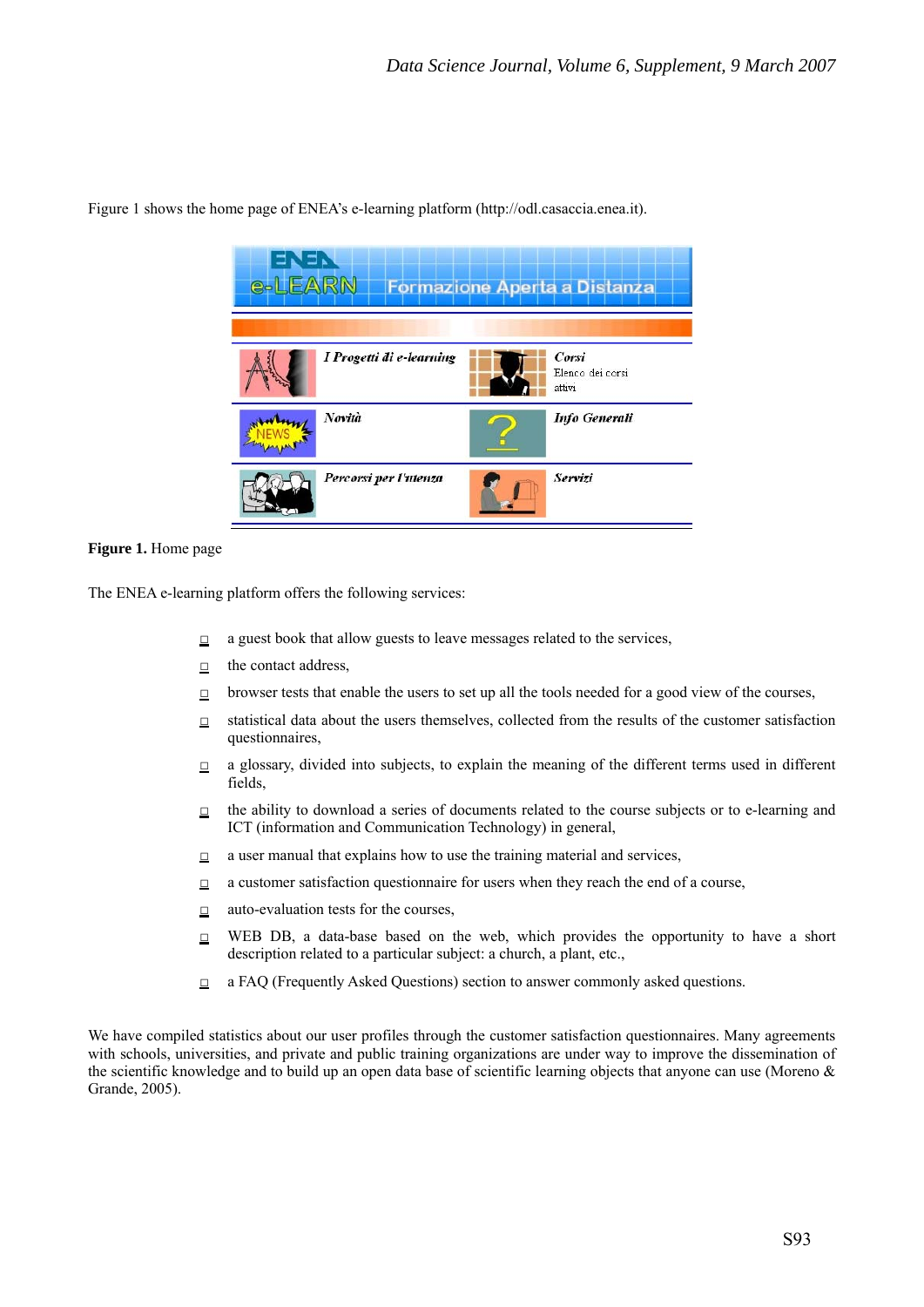The DESIRE-net project aims to promote renewable energies on at least three different professional skill levels:

- the decision makers or technical officers belonging to public administration who make policy plans and promote renewable energy in their countries,
- the designers who need to design the best renewable energy plants for their particular locations,
- the operators who need to know how to operate and, above all, how to maintain the renewable energy plants.

The DESIRE-net e-learning courses are both in synchronous and in asynchronous modality, and they are structured as multimedia courses divided into modules, subjects, lessons enriched with hyperlinks, videos, and images. The courses are suitable for different targets thanks to the modular approach used. In this way different targets can follow only the modules or the subjects they are interested in. A self evaluation test is added at the end of each module in order to help the users in their knowledge acquisition. Interaction with the experts is made through the traditional e-mail system.

### **3 THE DESIRE-NET WEB SITE**

The DESIRE-net Project web site (www.desire-net.enea.it) has a homepage layout designed to access all the information sections by means of two menus. The first menu introduces the project, the calendar of the synchronous courses, the list of the contacts, the participants of the e-learning program, and a photo gallery about the most relevant events of the project. The other menu is linked to the following modules of the web site:

- *NetLesson*: manages the synchronous lessons in regard to teachers, real time video lessons, and presentations in power-point format. The module allows synchronization of the videos with the slides and modification of the size of the video. Moreover, a full screen presentation, with the video always on top, to improve the quality of the images has been implemented.
- *E-learning*: the ENEA Matrix Platform integrated to manage the asynchronous courses. All courses have a specific card (Minimum Data St, MDS). The main aspects of the Matrix platform are: web site, course catalogue with user registration and tracking (LMS), learning content management system (LCMS), authoring tool (SI.A.), video lesson management system (VMS), video content management system (VCMS), and multimedia database (Fontana & Moscarini, 2004).
- *Multimedia*: manages the multimedia collection (interviews, spots, trailers, etc.).
- *News*: manages the news of the project (text and images).
- *Newsletter*: an electronic magazine (cover, articles, photos, and multimedia) that disseminates the project information among Desire-net users. The module sends the newsletter to the users by e-mail through the Sender System.
- *Services*: a special module to assist the users in terms of: downloading software, plug-ins, public documentation, help desk, etc.

Desire **Net**  $U$ ab 1 April 2006 - Saturday Arrival Participants

Figure 2 shows the home page of the desire-net project (www.desire-net.enea.it).

#### **Figure 2.** Desire-Net homepage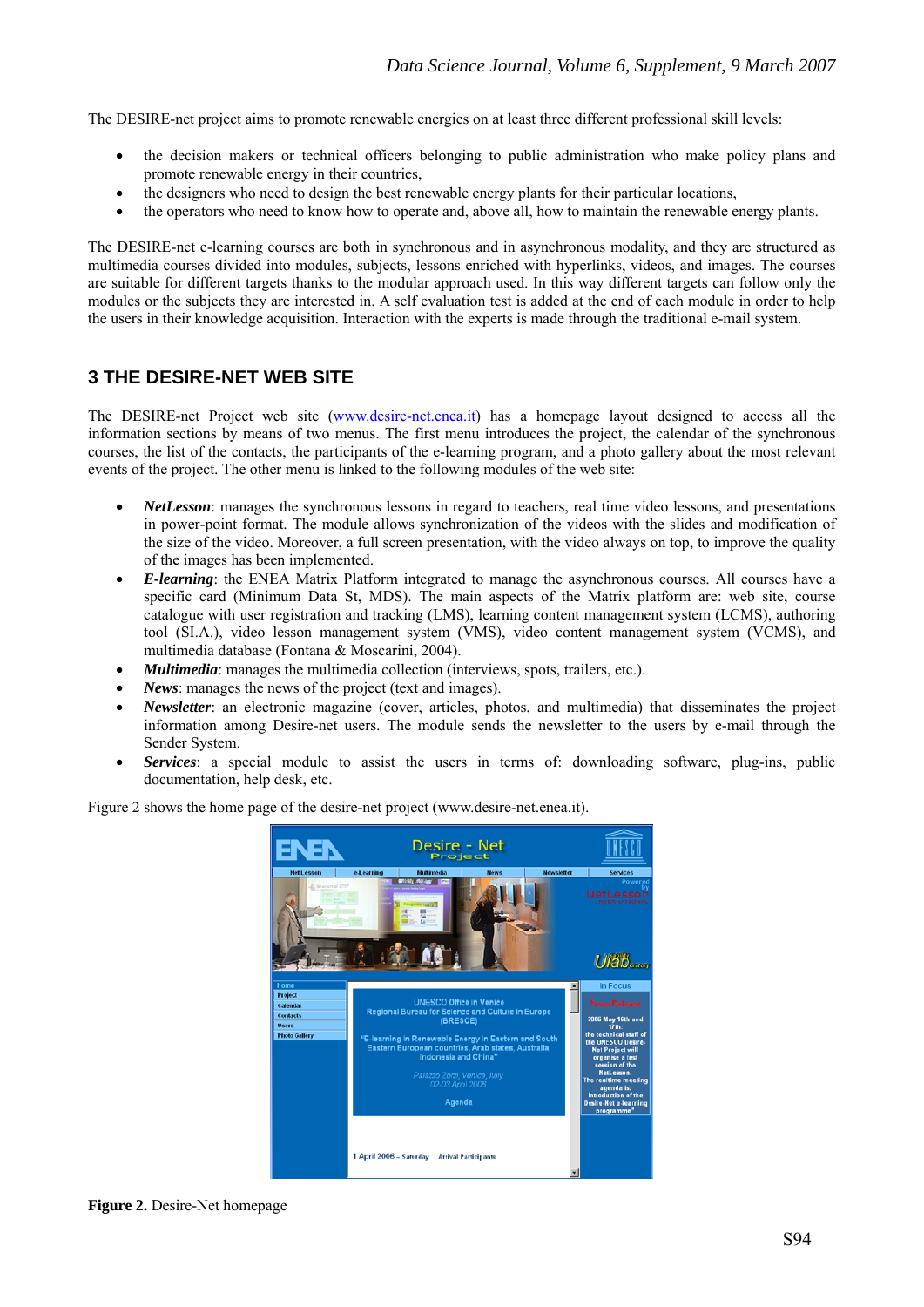Currently, there are nine DESIRE-net E-learning courses. Their contents deal with general and specific energy themes (Figure 2).

The general themes are:

- Need for energy, quantity, and distribution of the sources,
- The Kyoto protocol and the environmental impact of the energy sources,
- Environmental impact of the different sectors: transport, industry, and buildings,
- The green house effect,
- Renewable energy resources,
- Introduction to energy new technologies and future applications in the energy field,
- **Energy scenarios.**

The specific themes are: photovoltaic energy, thermo-solar energy, geothermal energy, biomass energy, energy efficiency for buildings, wind energy, hydrogen energy and fuel cells, and small-hydro power.

Figure 3 shows the web page of the E-learning courses.



**Figure 3.** DESIRE-net e-learning courses

## **4 DESIRE-NET E-LEARNING METHODOLOGY**

DESIRE-net e-learning courses are structured as multimedia courses divided into modules, subjects, lessons enriched with hyperlinks, videos, and images. The courses are suitable for different targets thanks to the modular approach. In this approach, different users can follow only the modules or the subjects they are interested in. A self evaluation test can be added at the end of each module in order to help the users in their knowledge acquisition. Interaction with experts can be made through traditional e-mail. The content can be continuously updated. An example of courses can be found at the following address http://odl.casaccia.enea.it (Figure 4).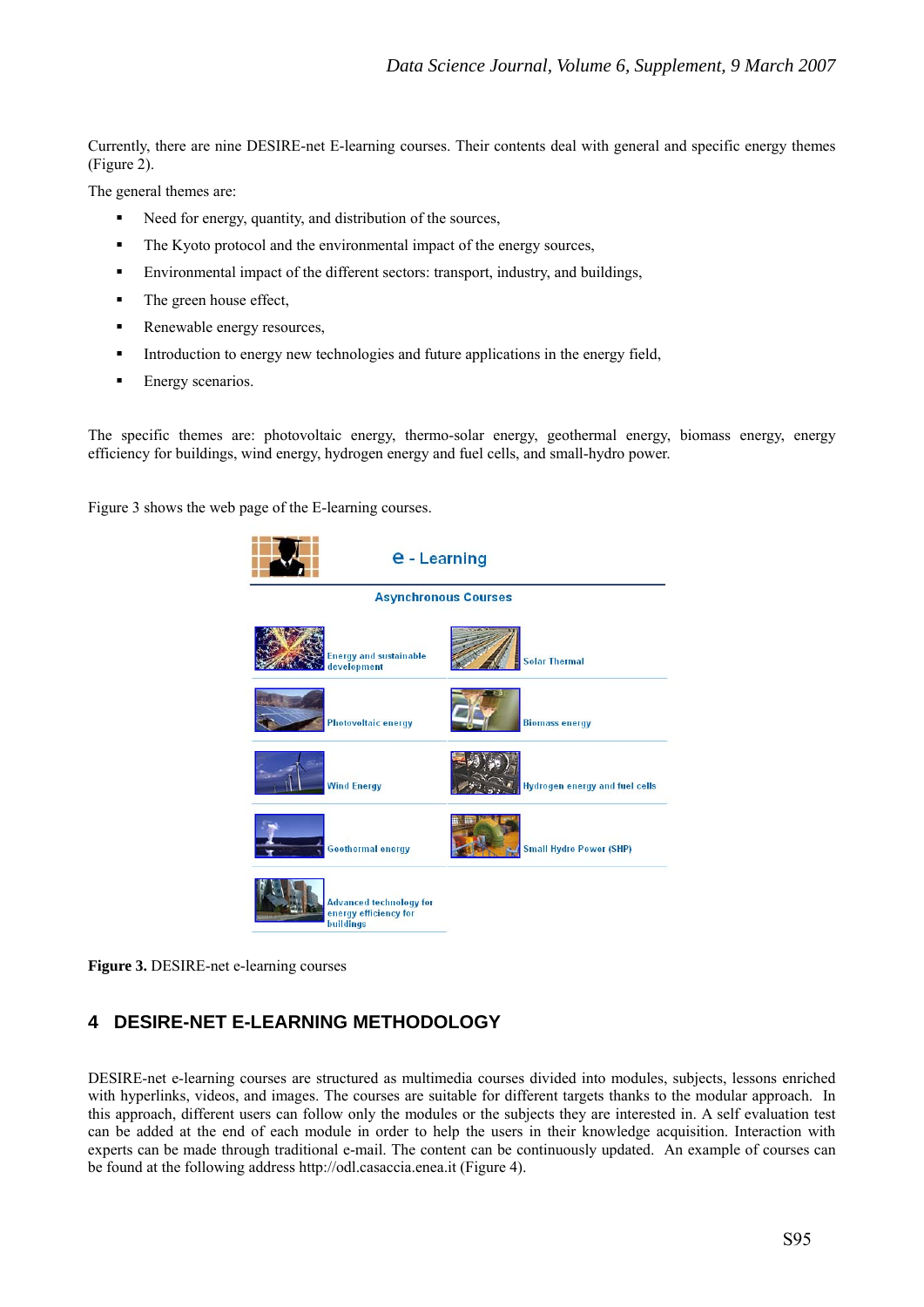![](_page_4_Figure_1.jpeg)

**Figure 4.** an example of a ENEA structured e-learning course

The course is transmitted via Internet in a synchronous modality. The screen appears divided into four parts: the first part shows the speaker, the second part shows the slides being illustrated, the third part consists of navigation and services buttons to see the slides full screen or to download them, and the fourth part is a chat line with the speaker that can be used only during the transmission.

Examples of these web lessons can be seen at the following web address but only after a free compulsory "user registration" http://192.107.71.126/alfa\_netseminar/ (figure 5).

![](_page_4_Picture_5.jpeg)

**Figure 5.** an example of a ENEA web seminar

The asynchronous net-lessons modality works as the previous one except for the chat line, which is inactive. The asynchronous courses are available on the web in English. Countries will have the opportunity to translate the courses into their own languages, so that the users can follow the courses whenever and wherever they like. One or more elearning points in each participating country will be implemented in order to facilitate the users' learning process. The number of hours for Internet e-learning asynchronous courses is only provisional because of the differing technical and cultural backgrounds of the users. Each course includes a Minimum Data Set (MDS) describing the renewable energy theme of the course. Training materials for managers will be implemented with specific learning materials, which the local experts can use to train their operators. In order to promote a sustainable development in the target countries, besides the training of the "managers," it is also necessary to train the renewable resources operators/technicians.

The advantage of the e-learning platform is that the e-learning courses, with a simple subscription to the ENEA web site, are available to everyone in any country. Currently the courses are open only to the countries that have undertaken an agreement with the UNESCO office in Venice. In the future, the plan is to have them available to the entire world.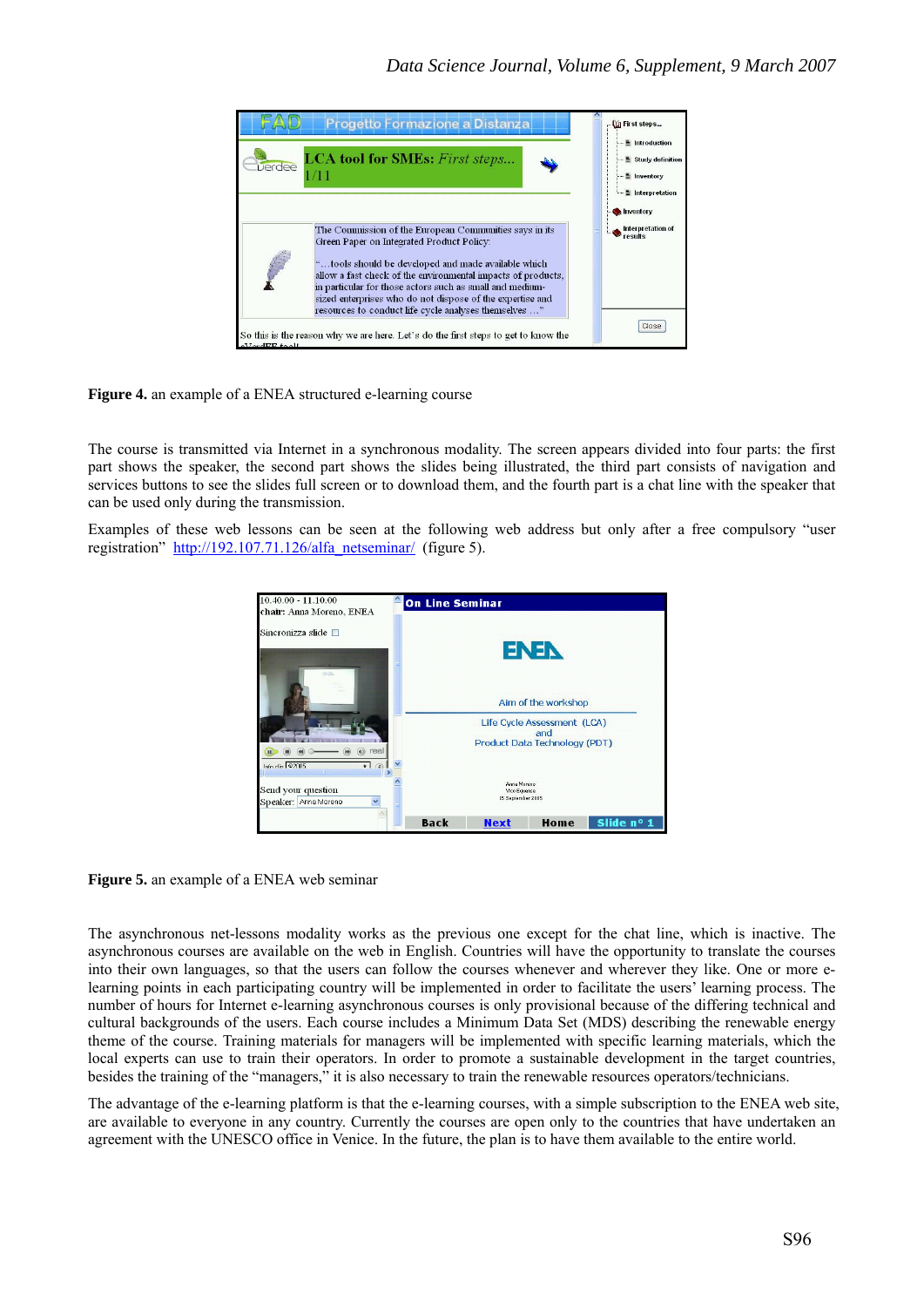## **5 CONCLUSION**

The United Nations Environment Program (UNEP) defines sustainable development as "development which improves people's quality of life, within the carrying capacity of earth's life support systems" (United Nations Environmental Programme, 2006). The Johannesburg Plan of Implementation (JPOI), adopted at the World Summit on Sustainable Development in 2002, addresses energy in the context of sustainable development (United Nations Division for Sustainable Development, 2002)

The JPOI calls are aimed:

- To improve access to reliable, affordable, economically viable, socially acceptable, and environmentally sound energy services,
- To recognize that energy services have positive impacts on poverty eradication and the improvement of standards of living,
- To develop and disseminate alternative energy technologies with the aim of giving a greater share of the energy mix to renewable energy and, with a sense of urgency, substantially increase the global share of renewable energy sources,
- To diversify energy supply by developing advanced, cleaner, more efficient and cost-effective energy technologies,
- To combine a range of energy technologies, including advanced and cleaner fossil fuel technologies, to meet the growing need for energy services,
- To accelerate the development, dissemination, and deployment of affordable and cleaner energy efficiency and energy conservation technologies,
- To take action, where needed, to phase out subsidies in this area that inhibit sustainable development.

In accordance with the JPOI goals, the desire-net project aims to disseminate scientific knowledge in the sustainable development field to as many people as possible.

Figure 6 shows 3020 DESIRE-net users in the 32 countries involved in the project.

![](_page_5_Figure_13.jpeg)

 **Figure 6**. DESIRE-net users